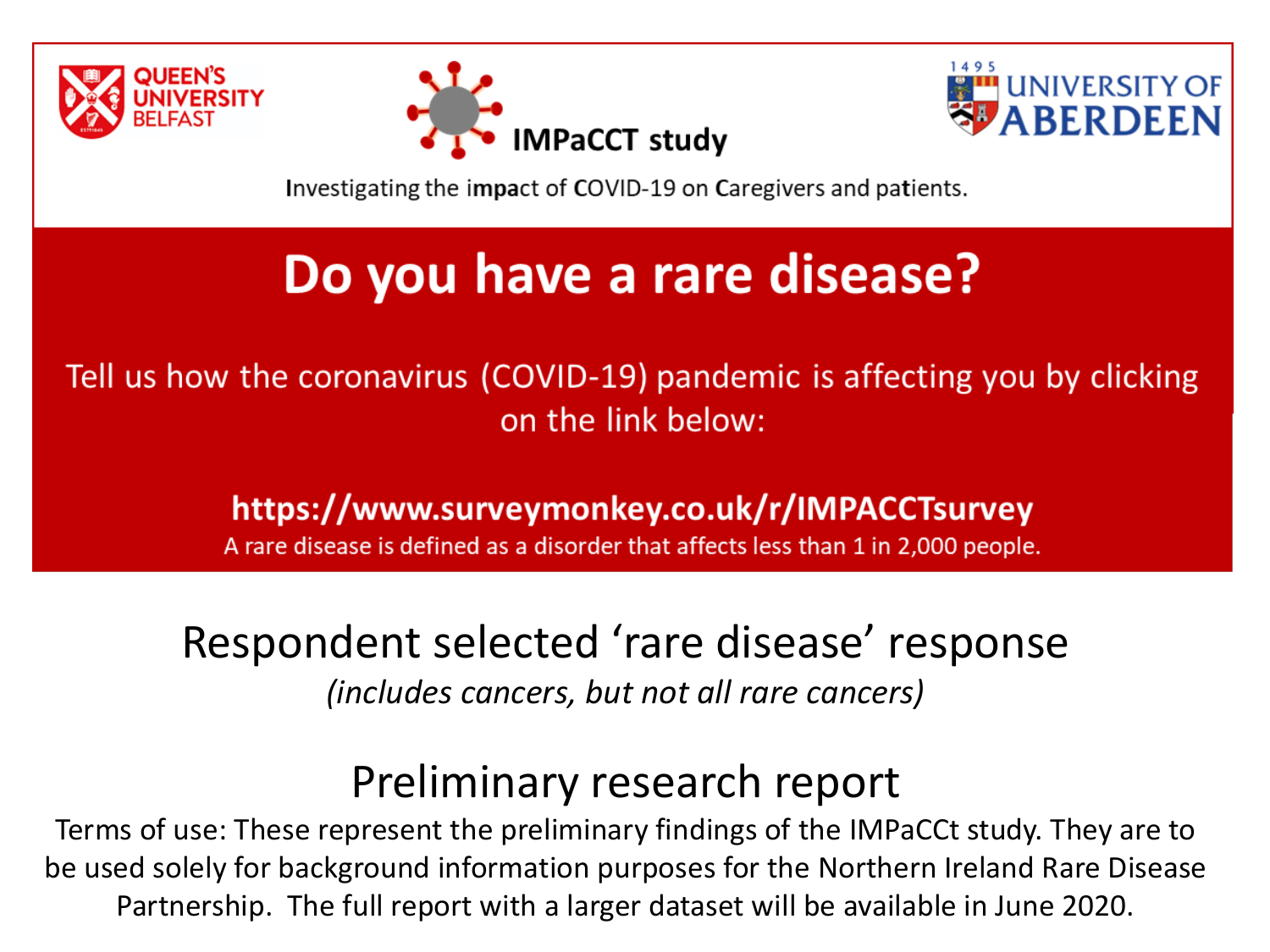## **Demographics**

- 82% female
- 77% aged 30-70 years old
- 84% further or higher education
- 65% are married
- 28% have children
- 61% live in urban area
- 57% have 1-2 people at home



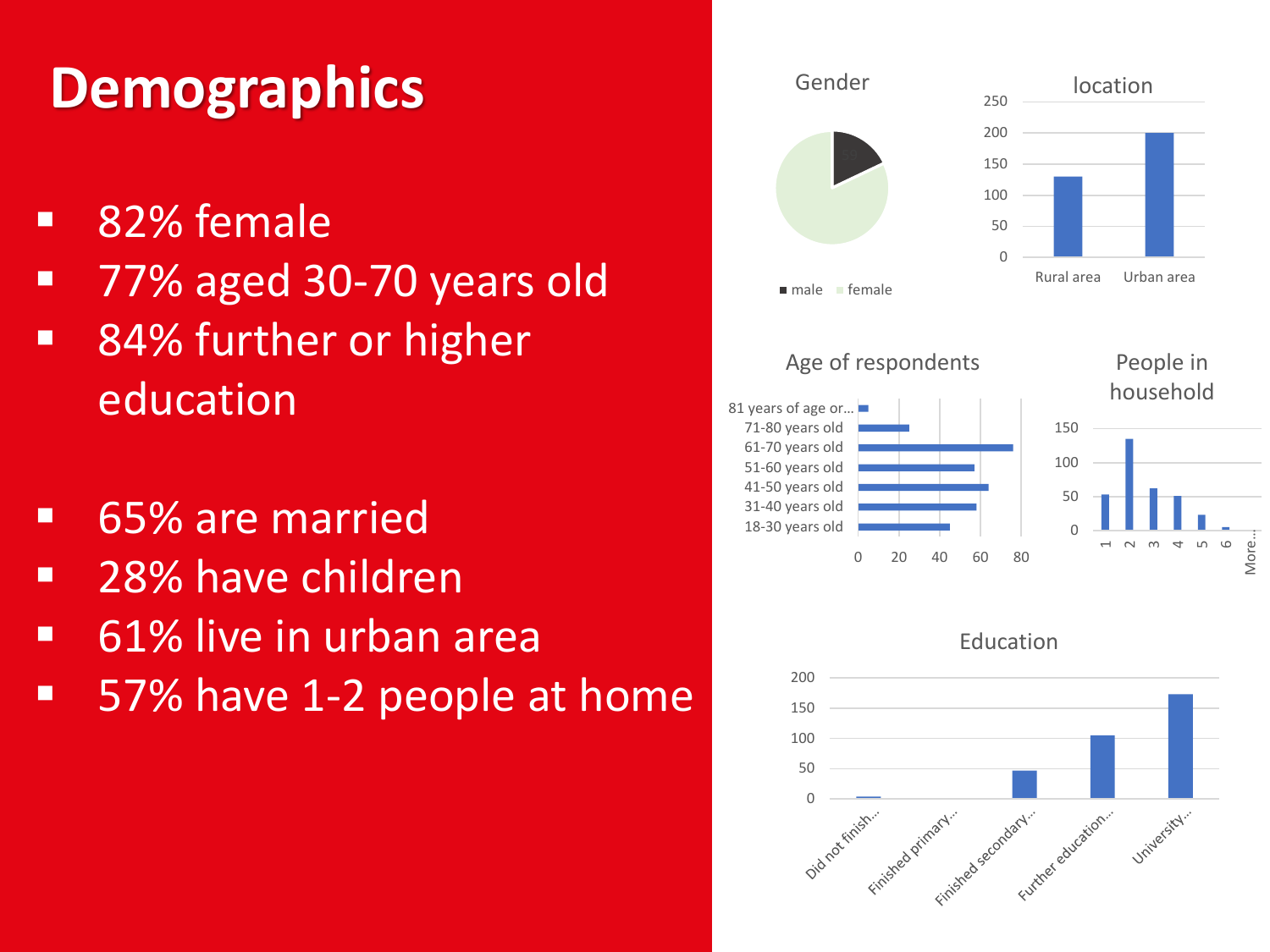## **Impact on work**

- 52% don't work Of those working,
	- 55% are concerned
	- 19% lost job or furloughed
	- 80 are working remotely
	- **83 'essential job'**

- 65% have no carer role
	- Of the 35% also caring, 60% provide care for people they live with



#### Job concern levels

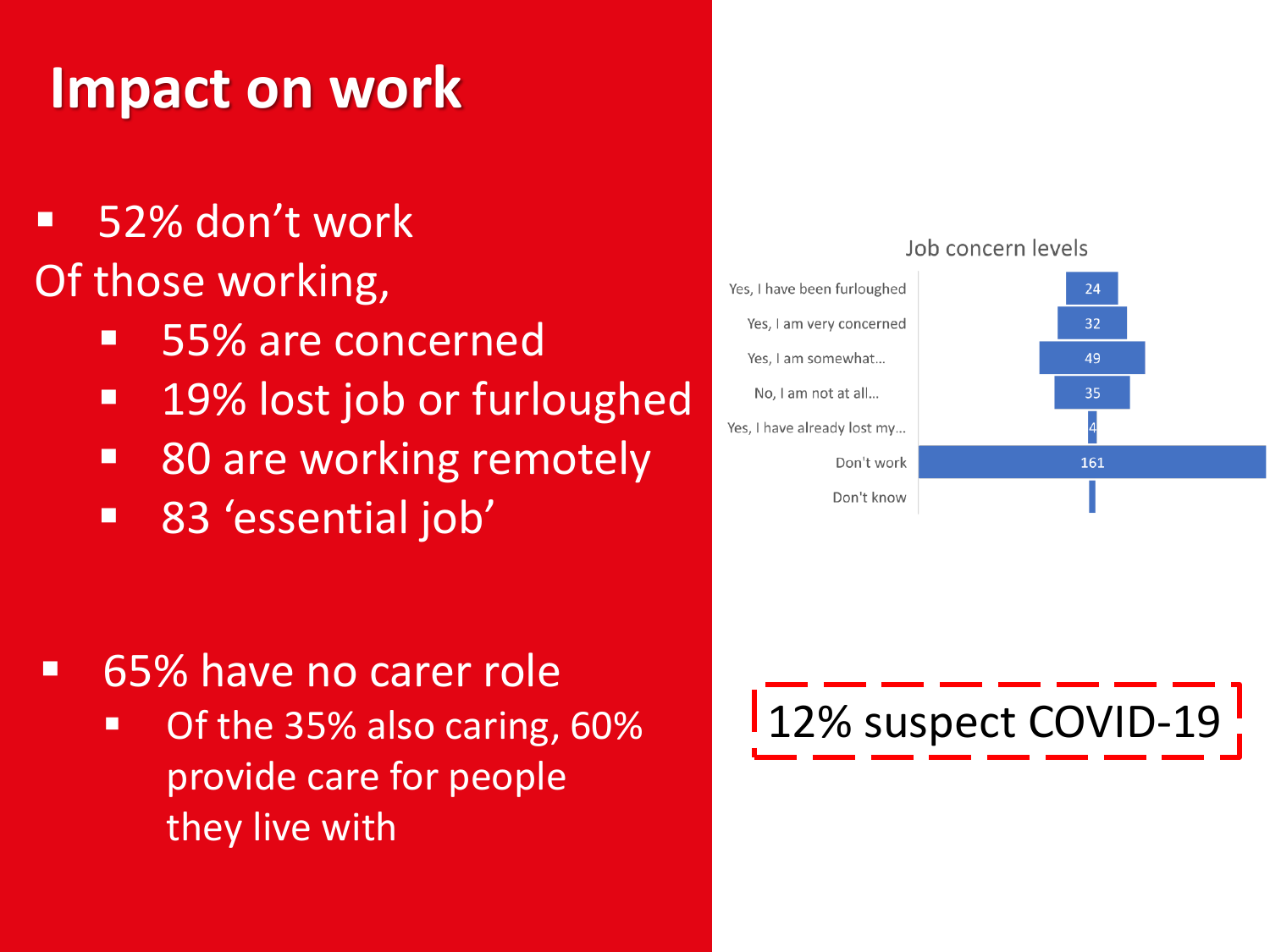## **Isolating…**

#### ■ 68% are isolating  $\blacksquare$  87 > 1 month  $\blacksquare$  15 > 2 months ■ 83% of people's lives changed

## **Guidelines…**

- 52% confident understanding
- 32% think they understand
- (lower than cancer and general public respondents)





 $Yes$  No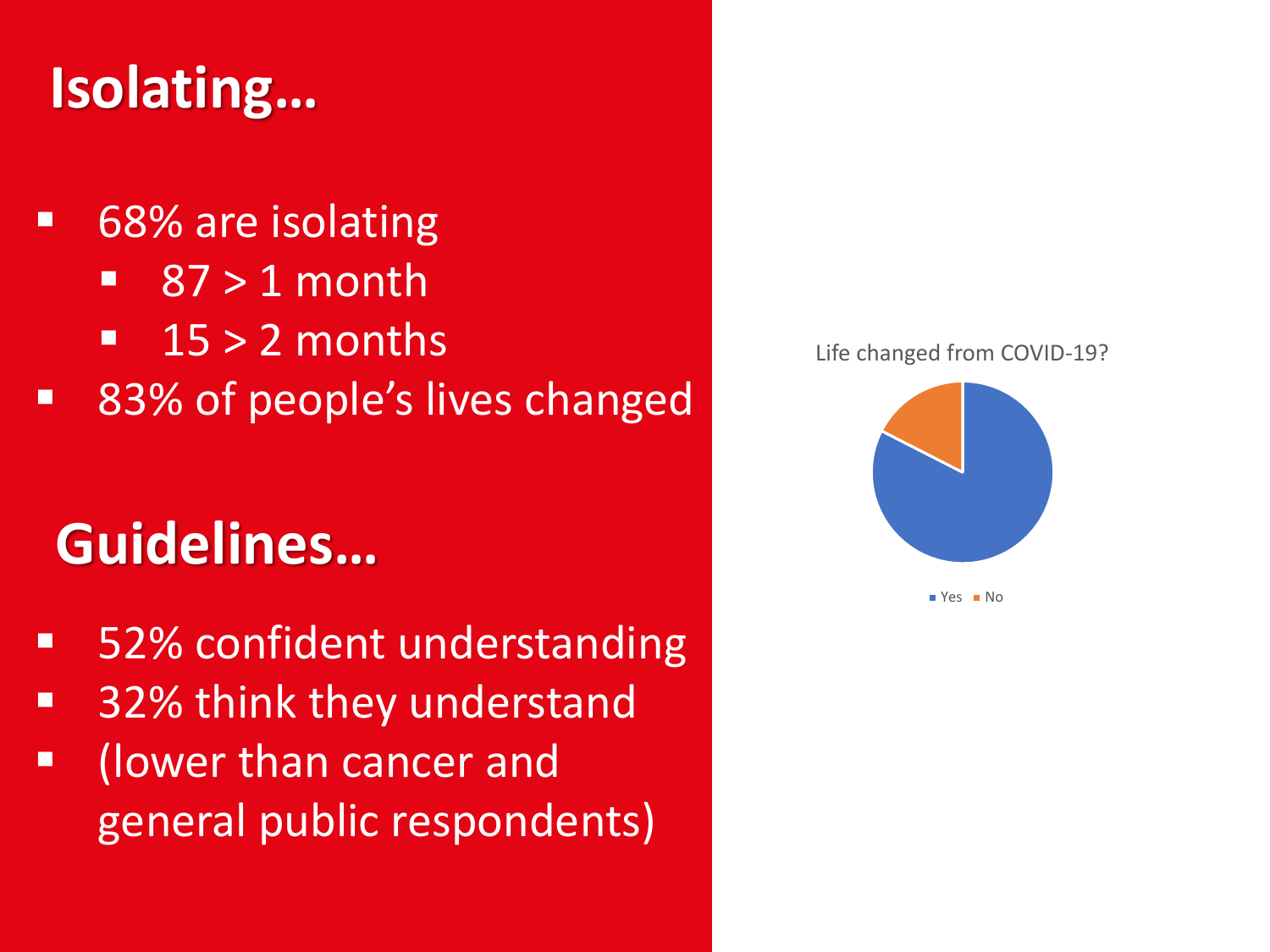# **Self isolating experiences…**

#### ▪ **Positive:**

- Calming.
- **Time to try new hobbies/get** jobs done.
- No difference to normal routine.

#### ▪ **Negative:**

- **■** Miss social interaction.
- **EXECUTE: Miss family and friends.**
- **■** Stressful.
- **■** Tough, difficult.
- Boring.
- **Example 1 Frustrating.**

*"Challenging! Aside from the lack of face to face human contact (which is almost zero), just practical things that need the help of another person around the home are starting to get really frustrating,* 

*and risky".* 

*"Boring, lack of space to exercise, missing family"*

> *"I quite like it. Feeling safe. Was able to do some work from home and felt of value. Have not been bored at all and have not done much of the long 'to-do' list. Was probably pretty tired going into isolation*

> > *so maybe needed this".*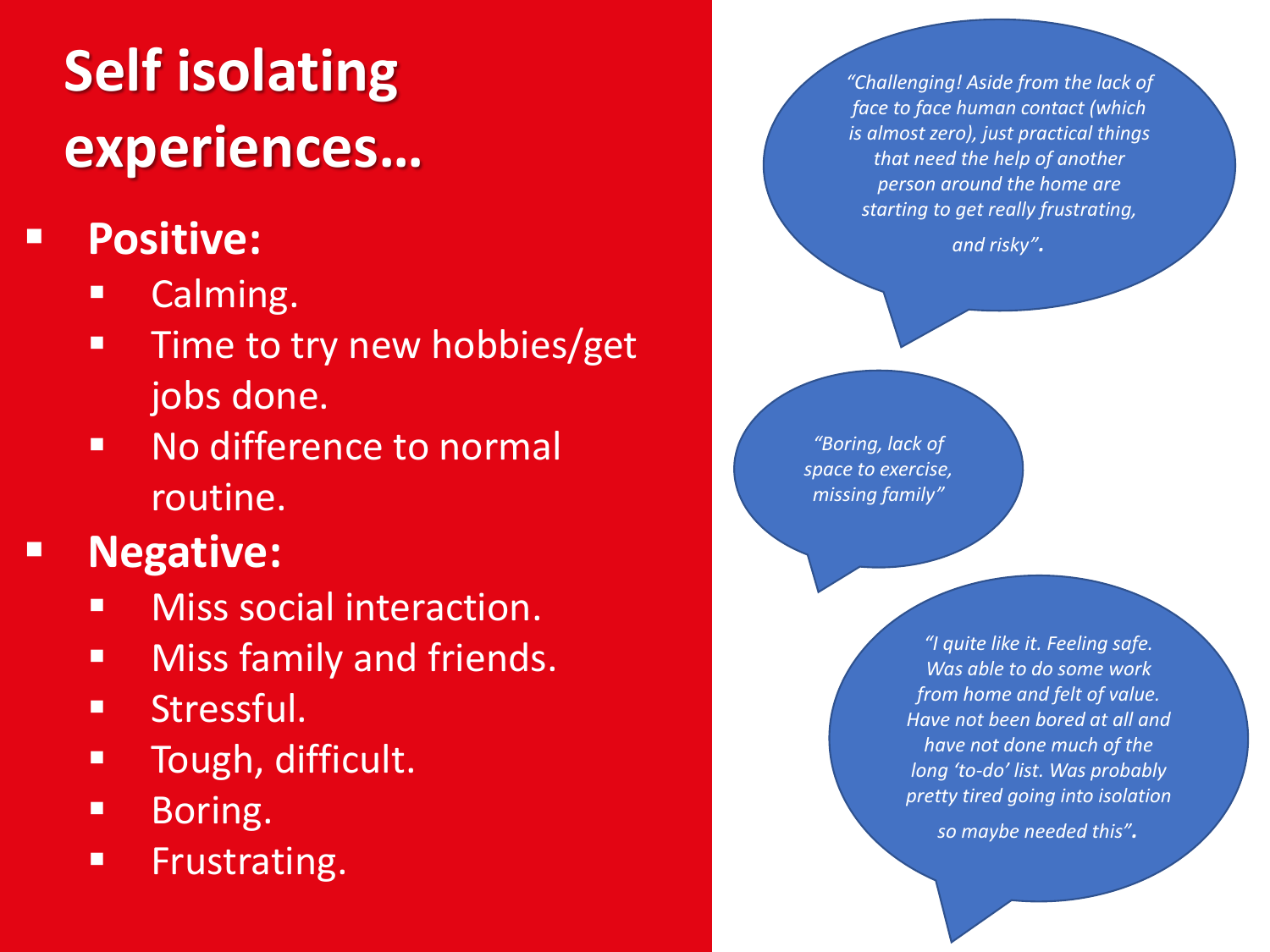# **Has your life changed substantially since start of COVID-19?**

- **EXECTED THE CAN NOTE CAN ADDETER THE CAN ASSESS**
- **EXECTE:** Financial worries.
- **E** Hospital appointments rearranged.
- **E** Stress, worry, anxiety.
- **■** Intense caring responsibilities.
- No support available.

*"Although I have a rare disease, I'm very independent. As much as I've had family and friends help me out, I miss my independence".*

*"I can no longer physically go to work I have to do it from home which means my motivation for work has gone down significantly".*

> *"Going from 4 wages to 1 , plus finding it hard to see the doctors re my condition, not reviving my medication, and my condition flaring up".*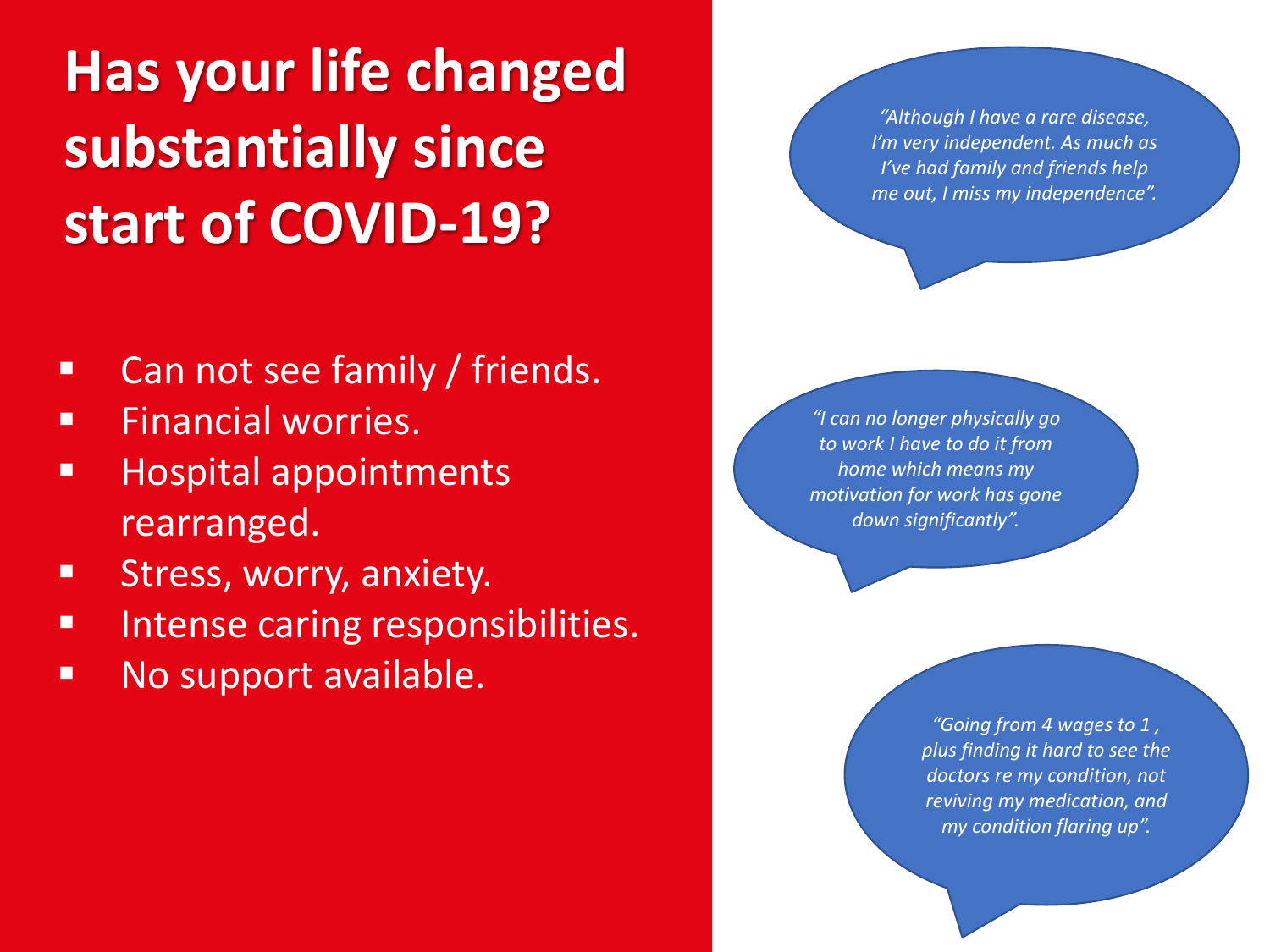# **Found the changes difficult…**

- Unsure of how to deal with the changes.
- **EXECUTE: 5 Feeling constant worry.**
- **EXTENDING IN STREE** family/friends.
- **■** Miss independence.
- Negatively impacting physical and mental health.

*"My whole world has been completely changed nothing is normal. And as I'm recommended to shield the change in guidelines cannot even make a positive impact on my life".*

*"I do not take easily to being kept indoors for days/weeks. I want my life back"".*

> "*It's worsened my health physically and mentally. Struggling to deal and cope with everything. It's hard to manage when you lose all you are dependent on".*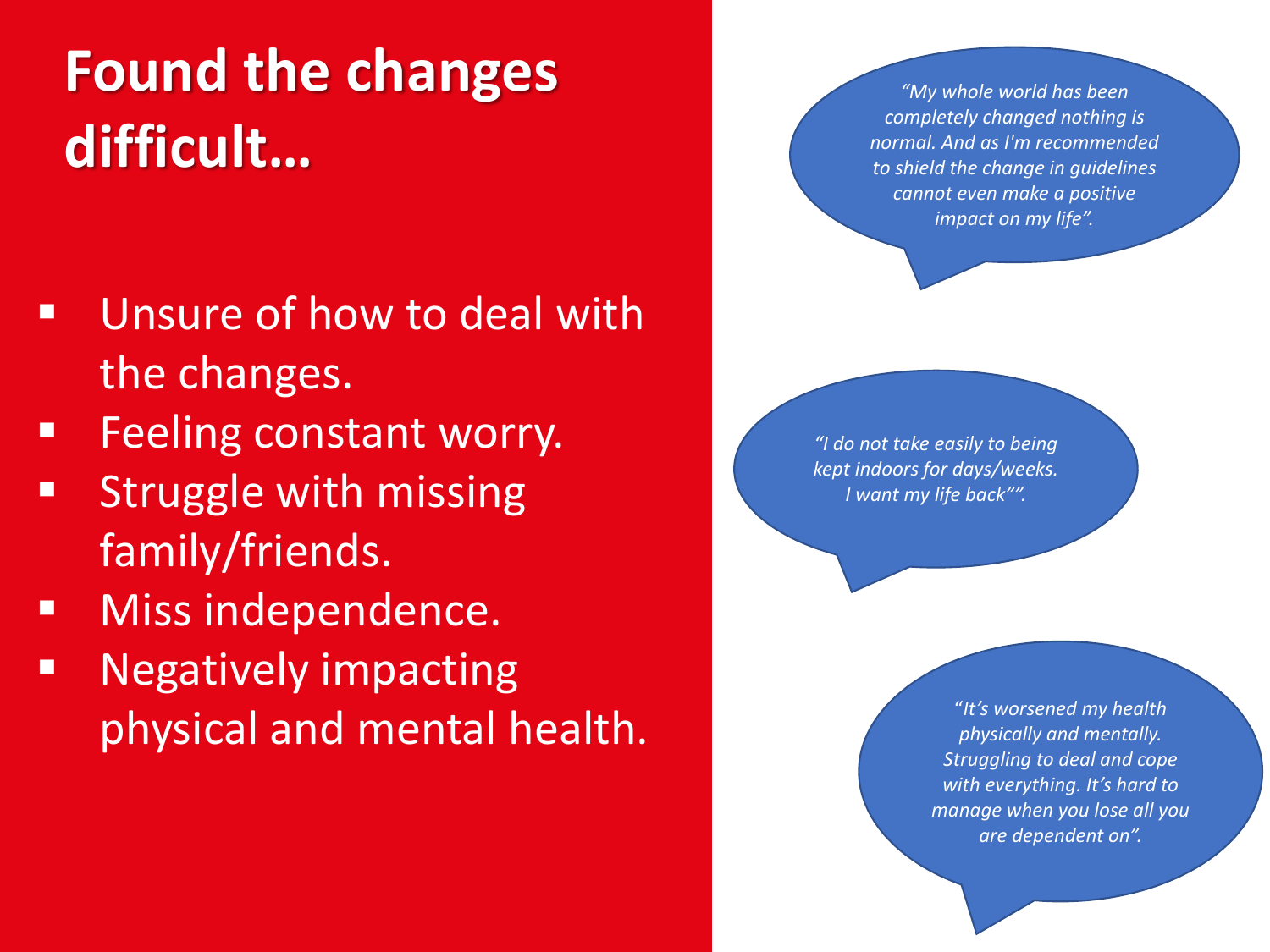# **Challenges when speaking to medical professionals…**

- Poor communication/difficult to make contact.
- Difficult to get an appointment with GP.
- **EXECUTE: Advice tends to be general, no** specific guidance.
- Difficulties accessing medicines.
- Unclear/conflicting advice.
- Remote appointments.
- Lack of knowledge.
- Difficult to make contact.

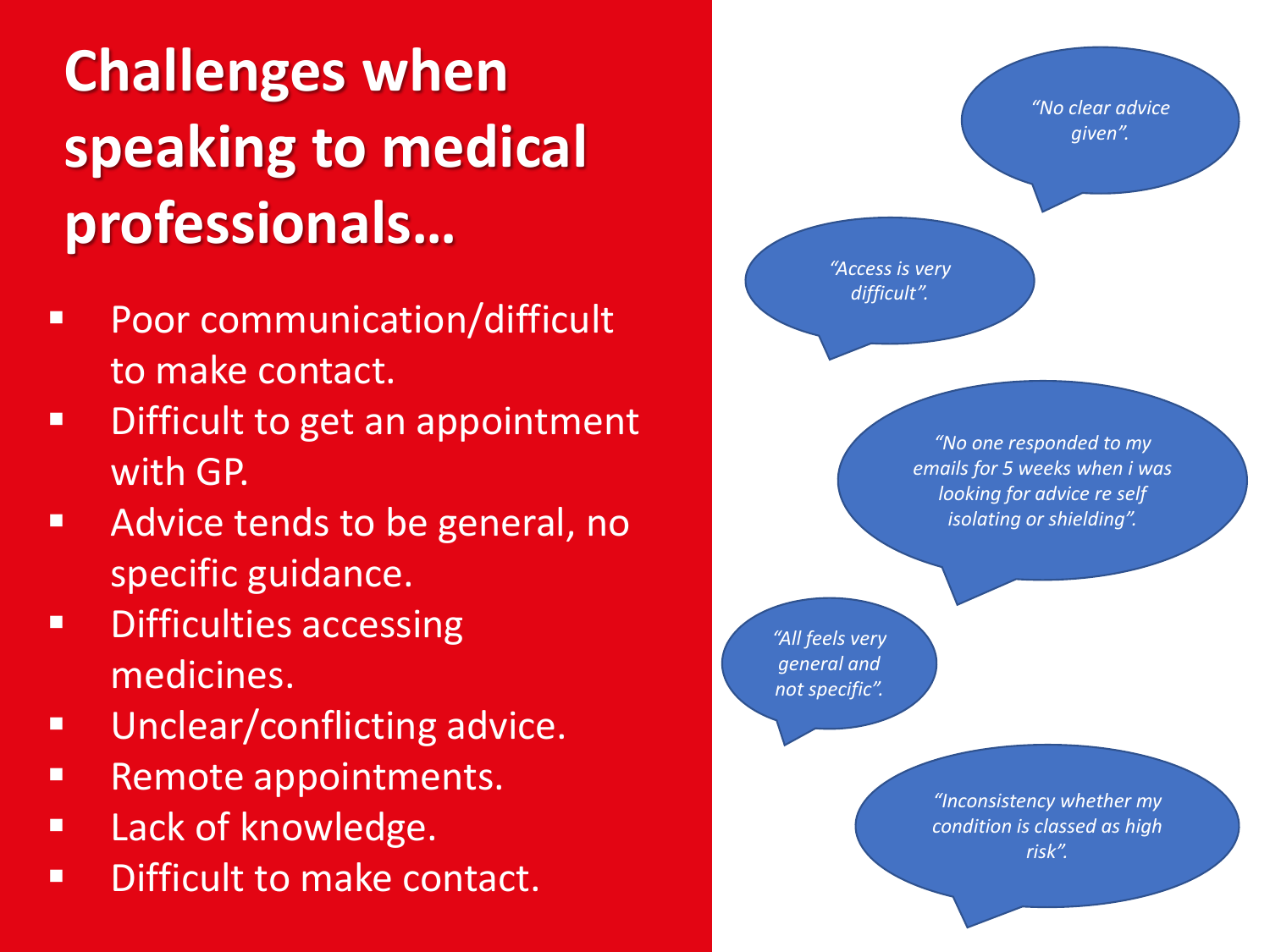**Impact COVID-19 has had on your health during this past month…**

- Positive impact (n=15).
- Slight negative impact  $(n=134)$ .
- Severe negative impact  $(n= 46)$ .

No change (n=79).

*"Physically despite my efforts I have not been able to exercise as I would normally".*

> *"I can't leave the house so impacts mental health. Physically I'm doing less and less, which is bad for my primary rare disease".*

*"Mental health in a bad way. …No proper food for my health...Just eating what we have prices have jumped all over and distance is a problem".*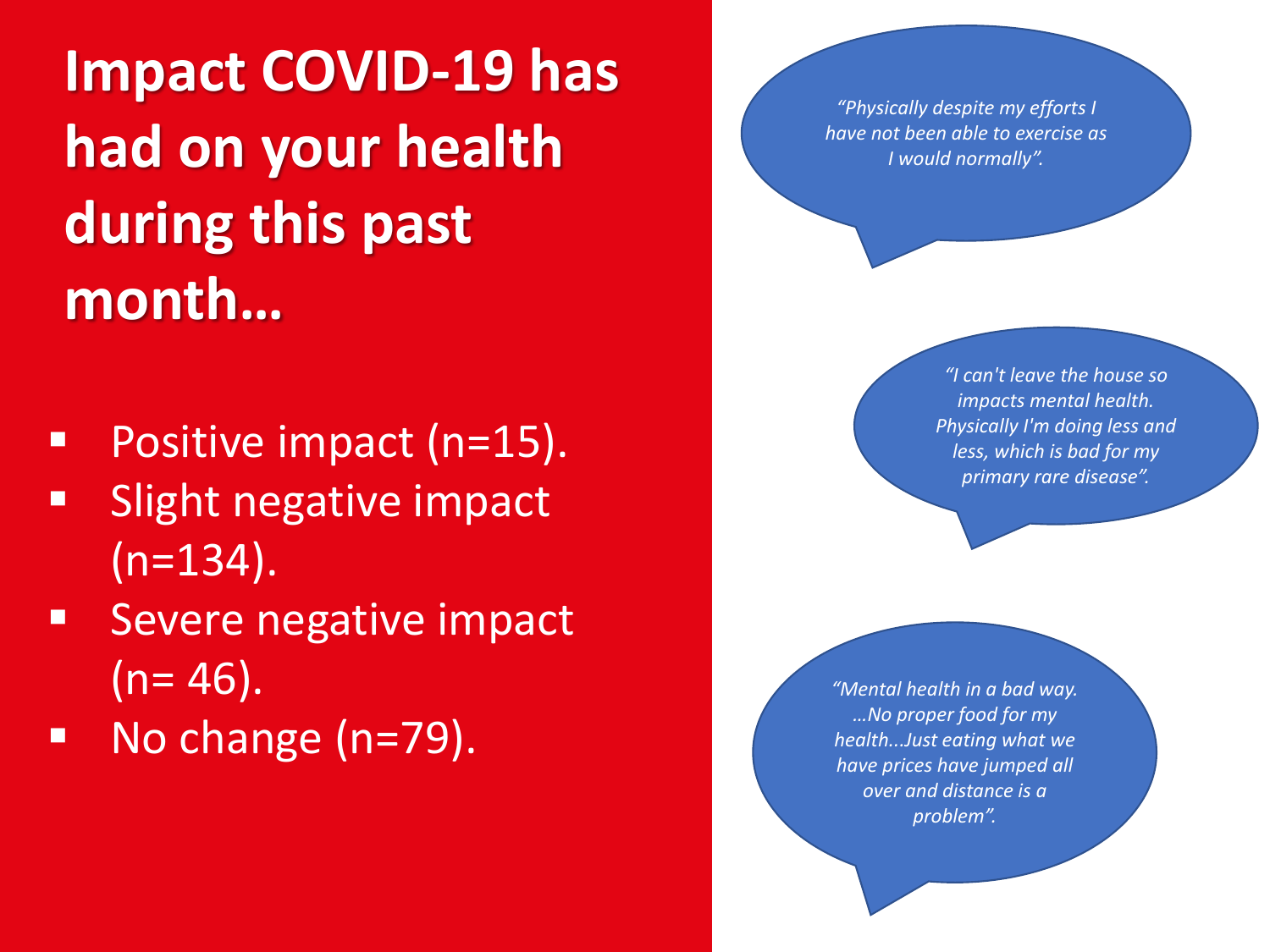**Concerns about the impact COVID-19 will have on the care received as a rare disease patient …**

- **■** Missing appointments / disruption to treatment.
- **<u>■**</u> Infection.
- Risks of entering hospitals / GP surgeries.
- Access to medicines.
- Lack of respite / care support

*"I am not receiving any care. I am concerned if I get the virus that hospital staff will not know how to treat me properly. They do not know how to treat me when I go to the hospital anyway without adding another complicating factor".* 

> *"I worry that I cannot see people face to face and cannot have the appropriate appointments with my consultant".*

"*I dread having to go into my doctor's appointments with the pandemic still going on".* 

> "*I'm afraid that eventually I won't have access to my medication and medical appointments".*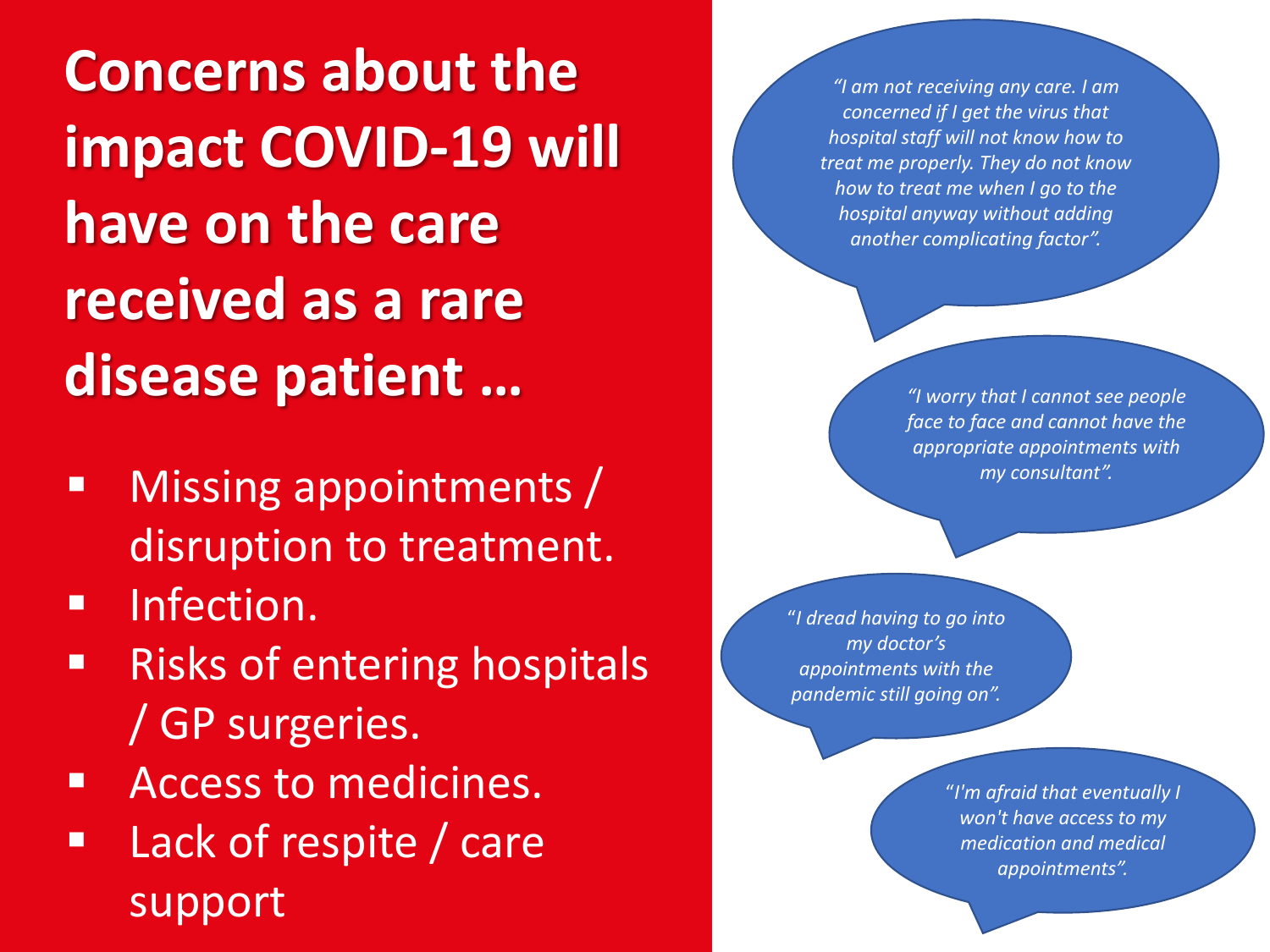**Where has useful information been found regarding rare disease and coronavirus (COVID-19)?**

| NHS website / Healthcare system website       | 14.2% |
|-----------------------------------------------|-------|
| <b>Online forums</b>                          | 6.9%  |
| <b>Healthcare workers</b>                     | 4.2%  |
| <b>Television</b>                             | 5.4%  |
| <b>Rare Disease charity specific websites</b> | 32.6% |
| <b>Newspapers</b>                             | 1.2%  |
| <b>Social media platforms</b>                 | 4.2%  |
| <b>Other (please specify)</b>                 | 12.4% |
| <b>Did not answer</b>                         | 18.7% |

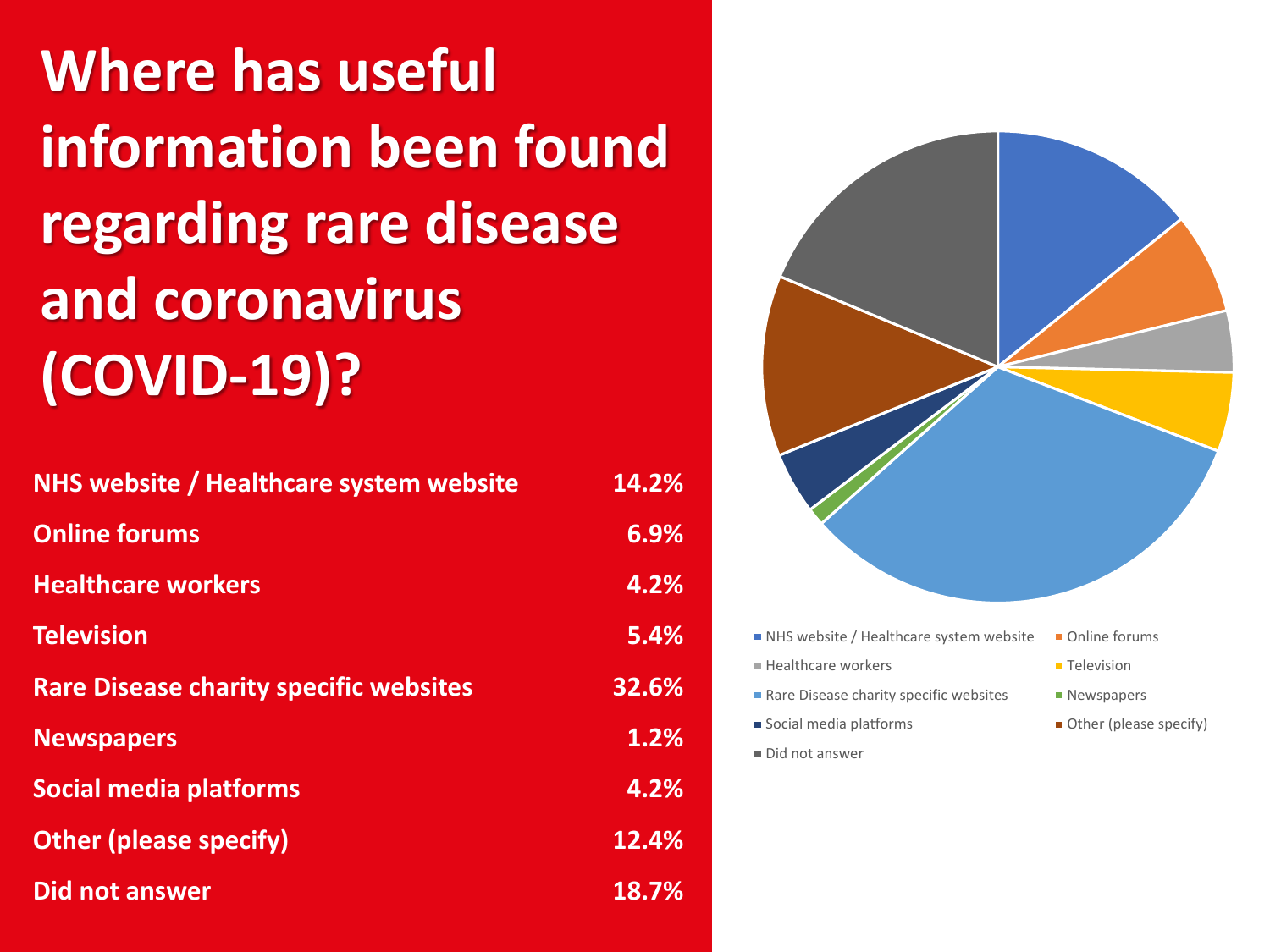# **Further information/ services/support which would be useful for you at this time:**

- Telephone call from doctor/GP for support
- Mental Health Support
- Access to research/journals
- Practical information about appointments and<br>
healthcouse waterse. Travelling for tractment? healthcare systems. Travelling for treatment?
- Personally tailored information from consultants/specific to your rare disease
- COVID action plan, guidelines, rationale
- Better government communication, true facts
- Awareness of challenges for those with rare disease amidst COVID19
- Access to home delivery slots and affordable food
- Access to back-up care and respite / school services
- **EXECTE:** Availability of necessary resources/equipment
- **EXECTE:** Financial support when medically isolating
- **Letter/Advice on Shielding/isolation/working,** confirming advice to do with rare disease

*"Excellent scientific reporting . Access to scientific papers and journals."*

*"Access to grocery deliveries. I have been told that I have been identified as high priority but can never access it."*

*"Mental health support via health professionals, helplines and online advice is not appropriate for everyone, particularly when the relationship between physical health diagnosis and poor mental health is already established and not just a reaction to the pandemic."*

*"It would be nice to have a 'check in' from specialist teams and be given the chance to ask questions about risk or mention any troubling symptoms, new or otherwise."*

*"More information on social distancing for my specific condition and meds. One consultant says one thing and the other says another. Tad confusing."*

*"Information on what high risk patients are able to do after isolating/shielding for 12 weeks. Will there be further isolation period to follow?"*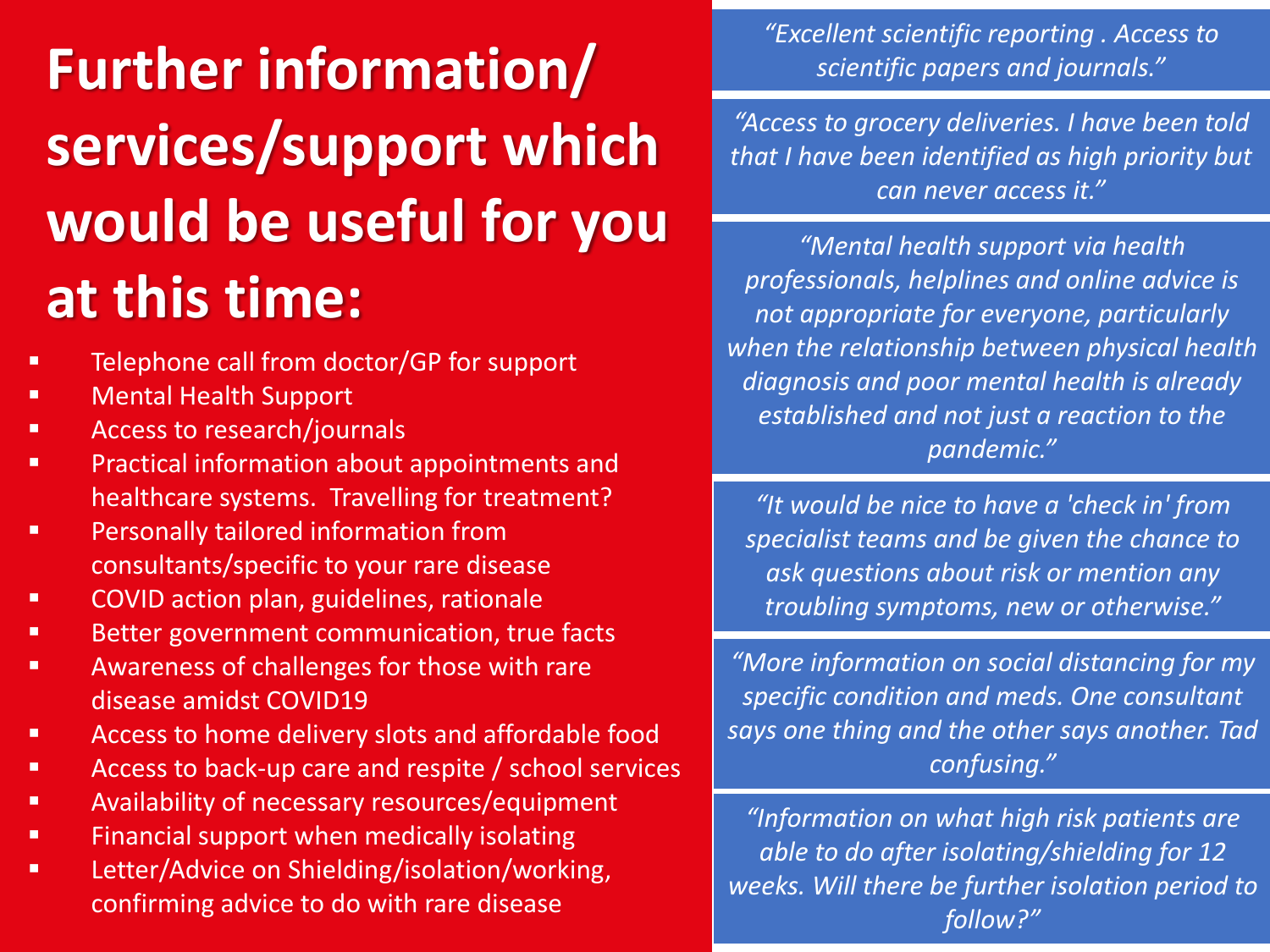# **Some rare disease carer concerns:**

- Many carers are working much longer hours due to staff shortages. Funding for carers?
- Lack of carer support no readily available carer 'backup' staff, no schools or respite facilities.
- .<br>provided in hospital during this pandemic? ■ Rare disease patients may have complex care needs that are optimally managed by their primary carers. Can that essential care still be
- Challenges sourcing relevant PPE
- Lack of delivery slots for grocery / pharmacy / general goods.
- Lack of understanding of the guidelines different information perceived from health and social care, support groups, and the government
- Worry about where to stay if travelling for medical care – this is not an exemption for hotel stays while accommodations are 'closed'
- Worry about restrictions lifting...

*"There is no backup and no support"*

*"We have direct payments and usually source our own PPE, but suppliers are focused on NHS provision only"*

*"How do I get essential items? I daren't take my son out."*

*"I love my child, but there is no break – 24/7 with schools and respite facilities closed"*

*"Can family members be paid from Direct Payments as we can't take the risk finding / hiring new people during this pandemic?"*

*"If the person I care for gets ill we usually stay is hospital to look after their 24/7 care needs – what happens now? Hospital staff usually don't understand about … rare disease needs"*

*"More information on social distancing for us – the advice is contradictory"*

*"What about exiting lockdown? The public needs more education on social distancing to help very high risk people"*